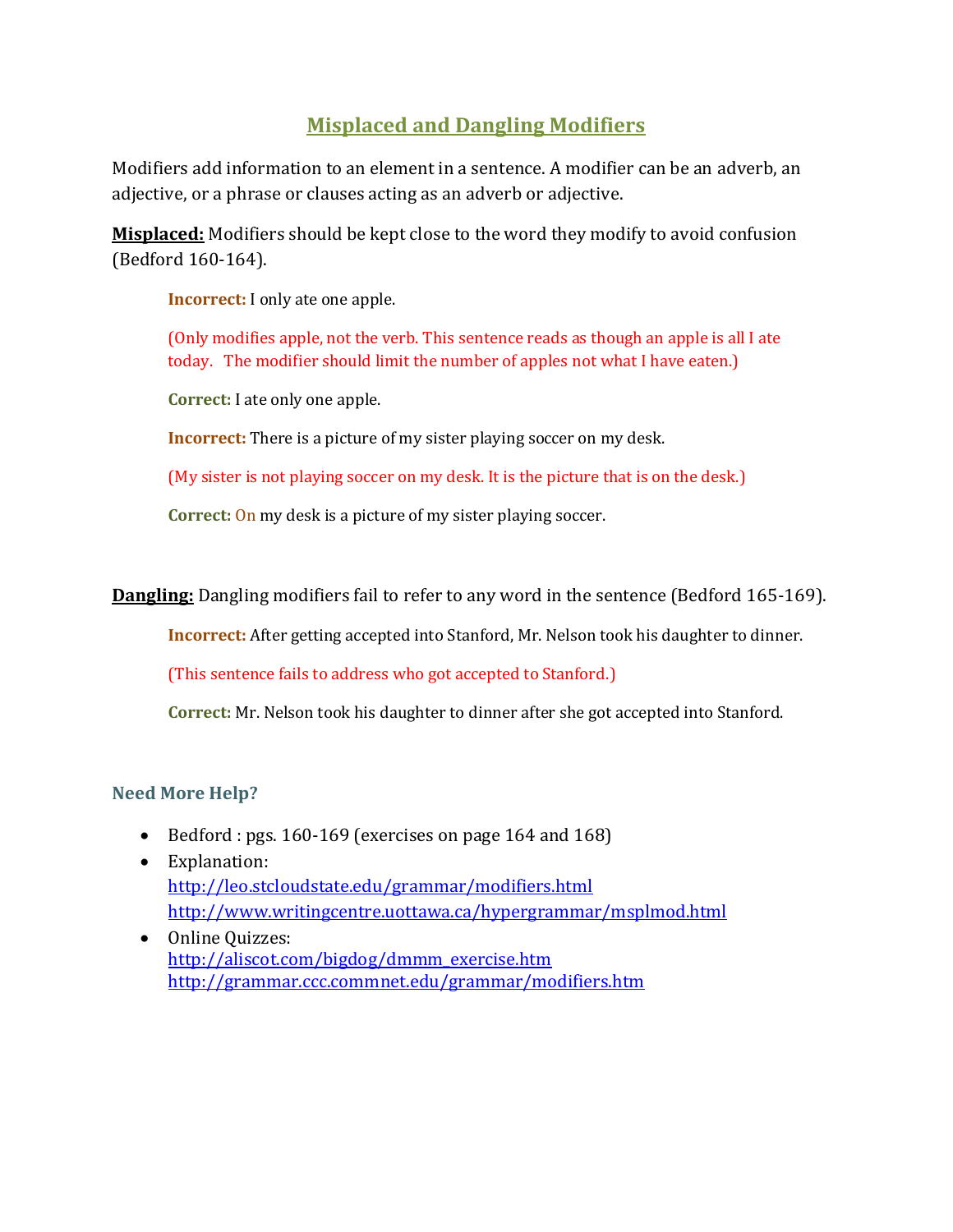

Transparency Master to Accompany The Dedford Handbook, Seventh Edition, by Diana Hacker. Copyright @ 2006 by Dedford/St. Martin's.